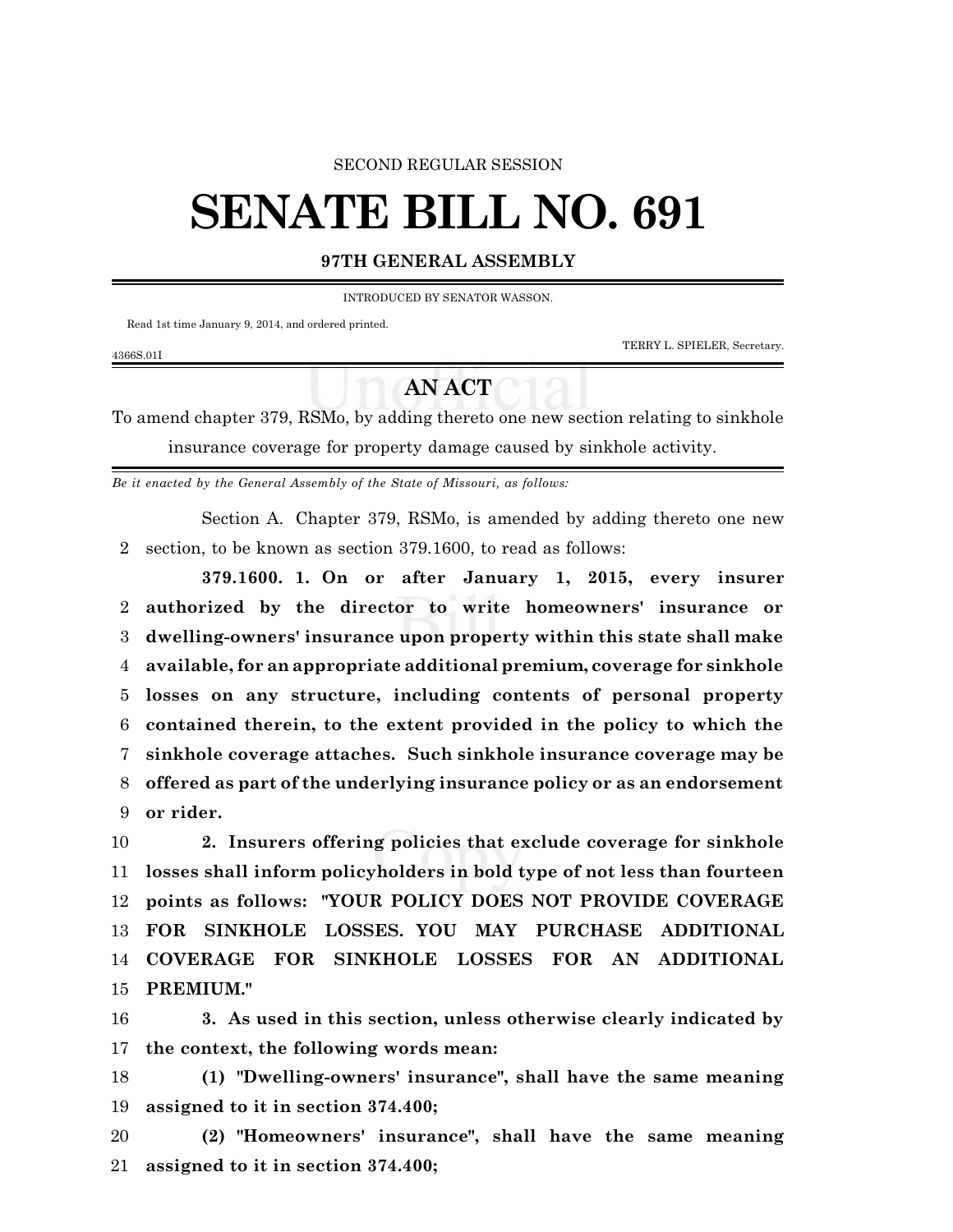**(3) "Insurer", any insurance company, reciprocal or inter-insurance exchange, licensed and authorized by the director to write homeowners' insurance or dwelling-owners' insurance upon property located within this state;**

 **(4) "Sinkhole", a landform created by subsidence of soil, sediment, or rock as underlying strata are dissolved by groundwater. A sinkhole may form by collapse into subterranean voids created by dissolution of limestone or dolostone or by subsidence as these strata are dissolved;**

 **(5) "Sinkhole activity", settlement or systematic weakening of the earth supporting such property only when such settlement or systematic weakening results from movement or raveling of soils, sediments, or rock materials into subterranean voids created by the effect of water on a limestone or similar rock formation;**

 **(6) "Sinkhole loss", actual physical damage to a building or property within, arising out of, or caused by sudden settlement or collapse of the earth supporting the building, and only when the sudden settlement or collapse results directly from subterranean voids created by the action of water on limestone or similar rock formation. Contents coverage shall apply only if there is structural damage to the building caused by sinkhole activity.**

 **4. Upon receipt of a claim for a sinkhole loss, an insurer shall meet the following minimum standards in investigating a claim:**

 **(1) The insurer shall make an inspection of the insured's premises to determine if there has been physical damage to the structure that might be the result of sinkhole activity;**

 **(2) If, upon the investigation pursuant to subdivision (1) of this subsection, the insurer confirms that physical damage to the structure exists but the insurer is unable to identify a valid cause of such damage or discovers that such damage to the structure is consistent with sinkhole activity, or if the structure is located in close proximity to a structure in which sinkhole damage has been verified, then prior to denying a claim, the insurer shall obtain a written certification from a professional engineer, a professional geologist, or other qualified individual approved by the director stating that the cause of the claim is not sinkhole activity, and that the analysis conducted was of sufficient scope to eliminate sinkhole activity as the cause of damage**